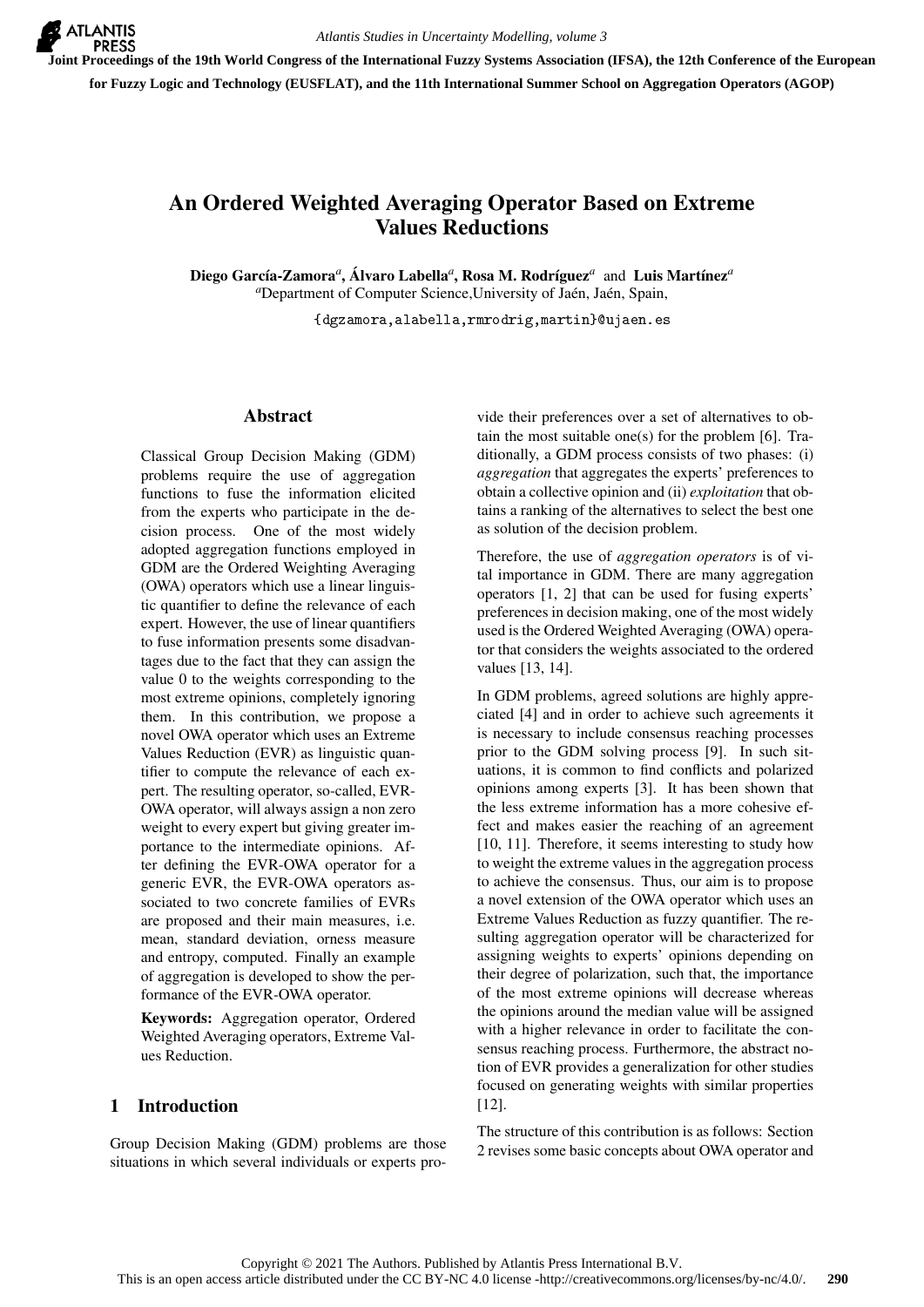the use of a linguistic quantifier. Section 3 introduces the new OWA operator based on Extreme Values Reductions and shows some examples to understand its performance. Section 4 presents a GDM problem that is solved by using the proposed aggregation operator. Finally, section 5 points out with some conclusions.

# 2 Preliminaries

In this section we provide a brief review about OWA operators [13] and Yager's method [14] to compute their weights from a linguistic quantifier, which will be the starting point of our proposal.

#### 2.1 Ordered Weighted Averaging Operators

The Ordered Weighted Averaging (OWA) operators are a family of aggregation functions which generalizes the notion of arithmetic mean.

**Definition 1** (OWA Operator [13]). *Let*  $\omega \in [0,1]^m$  *be a* weighting vector ( $\omega \in [0,1]^m$ ,  $\sum_{i=1}^m \omega_i = 1$ ). The *OWA Operator OWA*<sub> $\omega$ </sub>:  $[0,1]^{m} \rightarrow [0,1]$  *associated to* ω *is given by:*

$$
OWA_{\omega}(\overrightarrow{x}) = \sum_{k=1}^{m} \omega_{k}x_{\sigma(k)} \ \forall \ \overrightarrow{x} \in [0,1]^{m}
$$

*where*  $\sigma$  *is a permutation of the m-tuple*  $(1, 2, \ldots, m)$ *which satisfies*  $x_{\sigma(1)} \geq x_{\sigma(2)} \geq ... \geq x_{\sigma(m)}$ *.* 

**Remark 1.** If  $\omega = (1, 0, \ldots, 0) \in [0, 1]^m$ , the corre*sponding OWA Operator is the maximum operator, whereas when*  $\omega = (0, 0, ..., 1) \in [0, 1]^m$  *the respective OWA Operator is the minimum operator. For*  $\omega = (\frac{1}{m}, \frac{1}{m}, ..., \frac{1}{m}) \in [0, 1]^m$ , the OWA Operator asso*ciated to* ω *is the arithmetic mean.*

OWA operators have several remarkable properties such as the facts that OWA operators are idempotent non decreasing functions which are continuous, symmetric, homogeneous and shift-invariant [1].

There are several measures to study the behavior of an OWA Operator. Among the most extended measures are the arithmetic mean and the standard deviation of the weights. Other useful measures are the Orness and Entropy measures [1].

The orness measure of an OWA Operator quantifies how similar are this OWA Operator and the maximum operator. It is given by

$$
orness(OWA_{\omega}) = \sum_{k=1}^{m} \omega_k \frac{m-k}{m-1}.
$$

When the coordinates of the weighting vector are increasing, i.e.  $w_1 \leq w_2 \leq ... \leq w_m$ , *orness*(*OWA*<sub>ω</sub>)  $\in$ 

 $\left[\frac{1}{2},1\right]$  whereas when these coordinates are decreasing, i.e. *w*<sub>1</sub> ≥ *w*<sub>2</sub> ≥ ... ≥ *w*<sub>*m*</sub>, *orness*( $OWA_{\omega}$ ) ∈ [0,  $\frac{1}{2}$ ].

The Entropy measure, or simply Entropy, quantifies how much information is taken into account during the aggregation process when an orness measure is set. It is given by

$$
Entropy(OWA_{\omega}) = -\sum_{k=1}^{m} \omega_k \log \omega_k,
$$

If no orness measure is specified, the weighting vector which maximizes the Entropy is the vector associated with the arithmetic mean operator [1].

### 2.2 Using linguistic quantifiers to compute weights

Among others proposals to compute OWA weights, Yager proposed the use of linguistic quantifiers to compute the weights for OWA Operators [14]. Let *Q* :  $[0,1] \rightarrow [0,1]$  be the linguistic quantifier for the concept of *most* given by

$$
Q(x) = \begin{cases} 0 & 0 \le x < \alpha \\ \frac{x-\alpha}{\beta-\alpha} & \alpha \le x \le \beta \\ 1 & x \ge \beta \end{cases}
$$

,

where  $\alpha < \beta$  are two parameters in the interval [0, 1]. Then, the weighting vector is computed according to the formula

$$
w_k = Q(\frac{k}{m}) - Q(\frac{k-1}{m})
$$

for  $k \in \{1, 2, ..., m\}$ , where *m* is the amount of elements which we want to aggregate.

Several classic consensus processes for GDM problems [5, 7, 8] have used this method to compute the weights of their OWA aggregations.

Let us analyze the implications of choosing the weighting vector in this way. Suppose  $0 < \alpha < \beta < 1$ . Then for any  $k \le \alpha m$  we obtain  $\omega_k = 0$ . When  $k \ge m\beta + 1$ , we also get  $w_k = 0$ . If  $m\alpha > k$  but  $k - 1 \le m\alpha$  we obtain

$$
w_k = \frac{k - m\alpha}{m(\beta - \alpha)}.
$$

In the case  $m\beta \leq k$  and  $k - 1 < m\beta$ :

$$
w_k = 1 - \frac{(k-1) - m\alpha}{m(\beta - \alpha)} = \frac{m\beta - k + 1}{m(\beta - \alpha)}.
$$

The remaining case  $\alpha m + 1 < k < m\beta$  is reduced to:

$$
w_k = \frac{k - m\alpha}{m(\beta - \alpha)} - \frac{k - 1 - m\alpha}{m(\beta - \alpha)} = \frac{1}{m(\beta - \alpha)}.
$$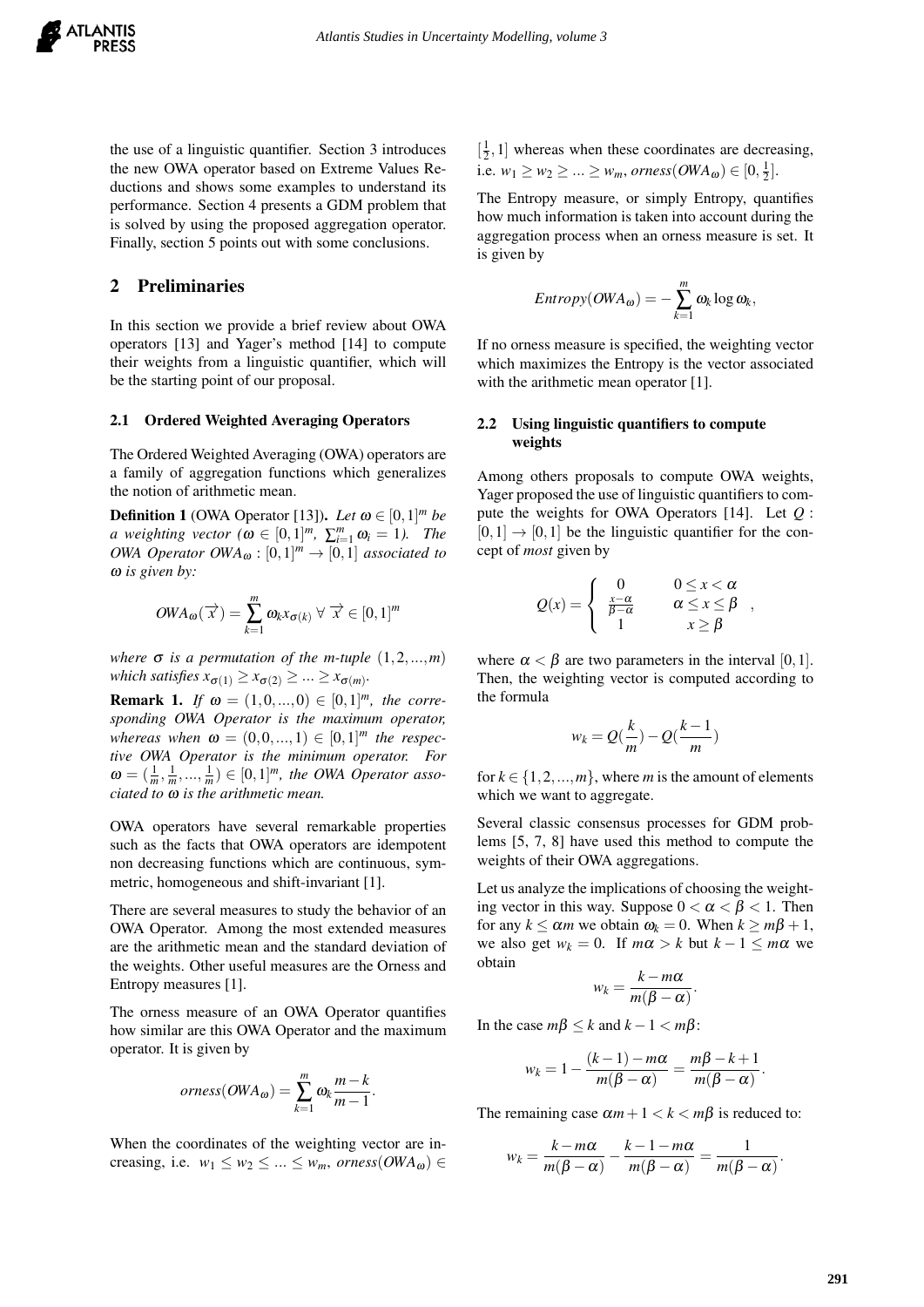To summarize:

$$
w_k = \begin{cases} 0 & 1 \leq k \leq \alpha m \\ \frac{k - m\alpha}{m(\beta - \alpha)} & m\alpha < k \leq \alpha m + 1 \\ \frac{m(\beta - \alpha)}{m(\beta - \alpha)} & \alpha m + 1 < k < m\beta \\ \frac{m\beta + 1 - k}{m(\beta - \alpha)} & m\beta \leq k < m\beta + 1 \\ 0 & \beta m + 1 \leq k \leq m \end{cases}
$$

Note that for any  $k \leq m\alpha$ , all the weights  $w_k$  are null and the same occurs when  $k \geq \beta m + 1$ . In terms of the OWA operator associated to these weights, this fact means that the operator will ignore the *first m*α values and the *last*  $m-(\beta m+1)$  values. In other words, the more the value of  $\alpha$ , the less top ranked values will be considered for the OWA aggregation. In the same way, the less the value of  $\beta$ , the less bottom ranked values will be considered for OWA aggregation.

In addition, the fact that there are just a few possible values for the weights is somehow against the fuzzy logic view. It should be convenient that the values of the weights change smoothly from the minimum possible value to the maximum one, instead of changing drastically from zero to  $\frac{1}{m(\beta-\alpha)}$  as it occurs with the weights associated to the linguistic quantifier *Q* for the concept of *most*.

Here, we will propose an alternative method to select such OWA weights which guarantees not only to take into account the more extreme values, but also allows the user to control the relevance given to these values. Our aim is to aggregate elements in a more realistic way that supports consensus reaching in polarized situations.

# 3 An OWA operator based on Extreme Values Reductions

In this section the main novelty of this contribution, namely EVR-OWA operator, is presented. This operator will be based in the notion of Extreme Value Reduction, detailed in Subsection 3.1, which are a family of automorphisms in the interval [0,1] characterized for reducing the distances between the values which are close to 0 and 1. In Subsection 3.2 the EVR-OWA operator is introduced and both its arithmetic mean and its orness measure are computed. Finally, in Subsection 3.3, some examples of these EVR-OWA operators are presented.

#### 3.1 Extreme Values Amplifications and Extreme Values Reductions

Those automorphisms on the interval  $[0,1]$ , i.e. strictly increasing bijections which satisfy the boundary conditions  $D(0) = 0$  and  $D(1) = 1$ , characterized by increasing the distance between the values which are close to 0 and 1 will receive the name of Extreme Values Amplifications (EVAs). Formally:

Definition 2 (Extreme Values Amplification). *Let D* :  $[0,1] \rightarrow [0,1]$  *be a function satisfying:* 

- *1. D is an automorphism on the interval* [0,1]*,*
- 2. *D* is a function of class  $\mathscr{C}^1$ ,
- *3. D satisfies*  $D(x) = 1 D(1-x)$  ∀  $x \in [0,1]$ *,*
- *4.*  $D'(0) > 1$  *and*  $D'(1) > 1$ *,*
- *5. D is concave in a neighborhood of* 0 *and convex in a neighborhood of* 1*.*

*D will be called then an Extreme Values Amplification (or EVA) on the interval* [0,1]*.*

The main purpose of EVAs is to remap the values in the  $[0,1]$  interval in a non linear way so that the new preferences show a larger distance between extreme elements and a smaller distance between elements close to  $\frac{1}{2}$ .

We can also state a parallel definition for those automorphisms on the interval  $[0,1]$  which reduce the distance between extreme values and increases the distance between intermediate values.

Definition 3 (Extreme Values Reduction). *Let D*ˆ :  $[0,1] \rightarrow [0,1]$  *be a function satisfying:* 

- *1.*  $\hat{D}$  *is an automorphism on the interval* [0, 1]*,*
- 2.  $\hat{D}$  is a function of class  $\mathscr{C}^1$ ,
- *3.*  $\hat{D}$  *satisfies*  $\hat{D}(x) = 1 \hat{D}(1-x) \forall x \in [0,1]$ ,
- *4.*  $\hat{D}'(0) < 1$  and  $\hat{D}'(1) < 1$ ,
- *5.*  $\hat{D}$  *is convex in a neighborhood of* 0 *and concave in a neighborhood of* 1*,*

*Then D will be called an Extreme Values Reduction (or* ˆ *EVR) on the interval* [0,1]*.*

For both definitions, the two first properties are related with the regularity of these functions, while the third ones establish a kind of symmetry around  $\frac{1}{2}$  which will be pretty useful later on.

For a better understanding of the fourth property we need a complementary result:

**Theorem 1.** Let  $f$  :  $[a,b] \to \mathbb{R}$  be a  $\mathcal{C}^1$  function de*fined on the interval*  $[a,b] \subset \mathbb{R}$ *. Then the following statements are equivalent:*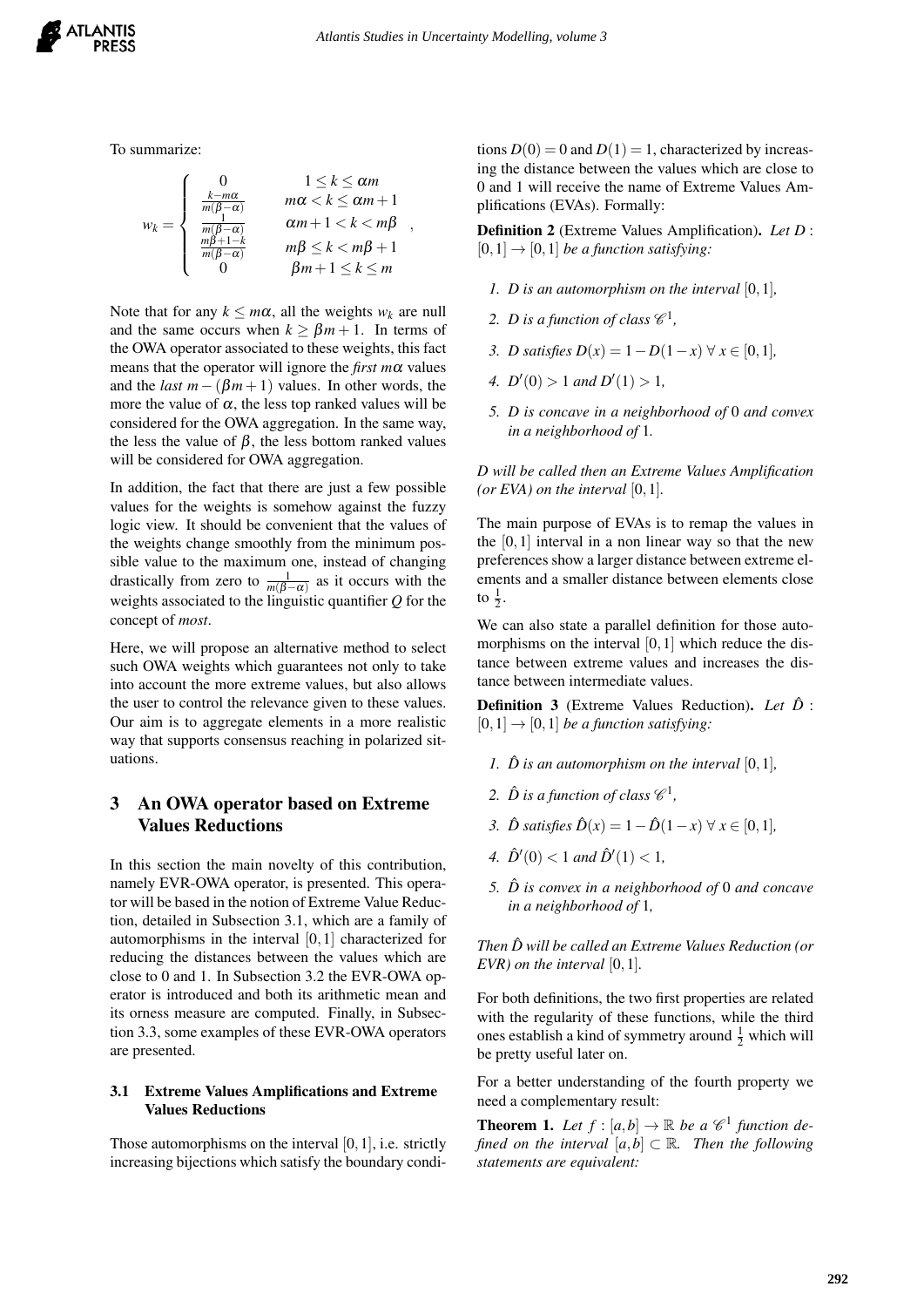

1. *f* is an increasing function satisfying 
$$
|f(y) - f(x)| \ge |y - x| \forall x, y \in [a, b]
$$
,

2. 
$$
f'(z) \geq 1 \ \forall \ z \in [a, b].
$$

*Proof.* 1  $\rightarrow$  2) Suppose first that  $|f(y) - f(x)| \ge |y - y|$  $x | \forall x, y \in [a, b]$  and pick  $z \in [a, b]$ . Let us choose  $h > 0$ such that  $z + h < b$ . In that case the auxiliary function *g* :]0,*h*[→ ℝ defined by  $g(t) = \frac{f(z+t) - f(z)}{t}$  ∀  $t \in ]0, h[$  is a continuous function such that  $g(t) \geq 1 \ \forall t \in ]0, h[$  and therefore  $f'(z) = \lim_{t \to 0} g(t) \ge 1$ . On the other hand, when  $z = b$ , we can consider  $h > 0$  such that  $b - a >$ *h* and use the analogue reasoning for the function *g* :  $]0,h[→ ℝ$  defined by  $g(t) = \frac{f(b)-f(b-t)}{t}$   $\forall t ∈ ]0,h[$ .

2 → 1) Since  $f'(z) \ge 1 \ \forall \ z \in [a, b], f$  is increasing. To show the inequality pick  $x, y \in [a, b]$  such that  $x \le y$ . We can use the Mean Value Theorem to obtain  $\xi \in ]x, y[$ such that  $f(y) - f(x) = f'(\xi)(y - x)$  and therefore it must be  $|f(y) - f(x)| \ge |y - x|$ .  $\Box$ 

In other words,  $f' \geq 1$  implies distance amplifications while  $f' \leq 1$  implies a distance reduction after applying the function *f* .

The following result will be the key for constructing our new OWA operator by using the fifth property.

**Proposition 1.** Let  $f : [a,b] \to \mathbb{R}$  be a differentiable in*creasing function. The following statements are equivalent:*

- *1. f is a convex function,*
- *2. For each*  $x < y$ ,  $x, y \in ]a,b]$  *the inequality*

$$
|f(x) - f(x - t)| \le |f(y) - f(y - t)|
$$

*holds* for any  $t \in [0,h]$ , where  $h =$  $\min \{x - a, y - x\}.$ 

*Proof.* 1)  $\rightarrow$  2). If *f* is convex, *f'* is an increasing function in  $[a, b]$ . On the other hand, the Mean Value Theorem gives us  $\xi_1 \in ]x - t, x[$  and  $\xi_2 \in ]y - t, y[$  such that

$$
|f(x) - f(x - t)| = f(x) - f(x - t) = f'(\xi_1)t \le
$$
  

$$
f'(\xi_2)t = f(y) - f(y - t) = |f(y) - f(y - t)|,
$$

where we have used that  $f'$  is increasing and therefore  $f'(\xi_1) \leq f'(\xi_2)$ .

 $(2) \rightarrow 1$ ). Fix  $x < y$ ,  $x, y \in ]a, b]$  and define  $g : ]0, h] \rightarrow \mathbb{R}$ by

$$
g(t) = \frac{f(y) - f(y - t) - (f(x) - f(x - t))}{t} \ \forall \ t \in ]0, h].
$$

Since *f* is increasing  $g \ge 0$ . In addition

$$
\lim_{t \to 0} g(t) = f'(y) - f'(x)
$$

and the continuity of *g* leads to  $f'(y) \ge f'(x)$ , which is the convexity of *f* .  $\Box$ 

Remark 2. *The inequality in the previous result cannot be replaced for a strict inequality, because though f* 0 *is increasing, we cannot assure it is strictly increasing.*

We can obtain a similar result for concave functions:

**Proposition 2.** Let  $f : [a,b] \to \mathbb{R}$  be a differentiable *increasing function. The following statements are then equivalent:*

- *1. f is a concave function,*
- *2. For each*  $x < y$ ,  $x, y \in ]a,b]$  *the inequality*

$$
|f(x) - f(x - t)| \ge |f(y) - f(y - t)|
$$

*holds* for any  $t \in [0,h]$ *, where h* = min{*x*−*a*, *y*−*x*}*.*

#### 3.2 A novel EVR-OWA Operator

Here, we will use the fifth property of EVRs to construct an OWA Operator which has similar measures to the arithmetic mean but giving more importance to the intermediate values and less importance to the more extreme values to smooth out the importance of polarized opinions in GDM, but taking them into account instead of ignoring them.

Let us start by clarifying this property. Consider an EVR  $\hat{D}$  :  $[0,1] \rightarrow [0,1]$  which is twice differentiable and convex in [0,0.5] and twice differentiable and concave in  $[0.5, 1]$ . Suppose we have a partition of the interval [0,1]. For instance, we can take  $m \in \mathbb{N}$  and define

$$
x_k = \frac{k}{m}, \ \forall \ k \in \{1, 2, ..., m\}
$$

Since  $\hat{D}$  is convex in [0,0.5], this fifth property assures that, for any  $k_1 \leq k_2$  such that  $x_{k_1}, x_{k_2} \in \left[\frac{1}{m}, \frac{1}{2}\right]$  we obtain

$$
|\hat{D}(x_{k_1})-\hat{D}(x_{k_1}-\frac{1}{m})|\leq |\hat{D}(x_{k_2})-\hat{D}(x_{k_2}-\frac{1}{m})|.
$$

In other words, the more closer  $x_k$  is to 0, the smaller the difference  $|\hat{D}(x_k) - \hat{D}(x_k - \frac{1}{m})|$ . A similar reasoning leads us to the concave counterpart of this: the more closer  $x_k$  is to 1, the smaller the difference  $|\hat{D}(x_k) - \hat{D}(x_k - \frac{1}{m})|$ .

This fact is utilized to define the weights of an OWA operator by using the general scheme introduced by Yager [14].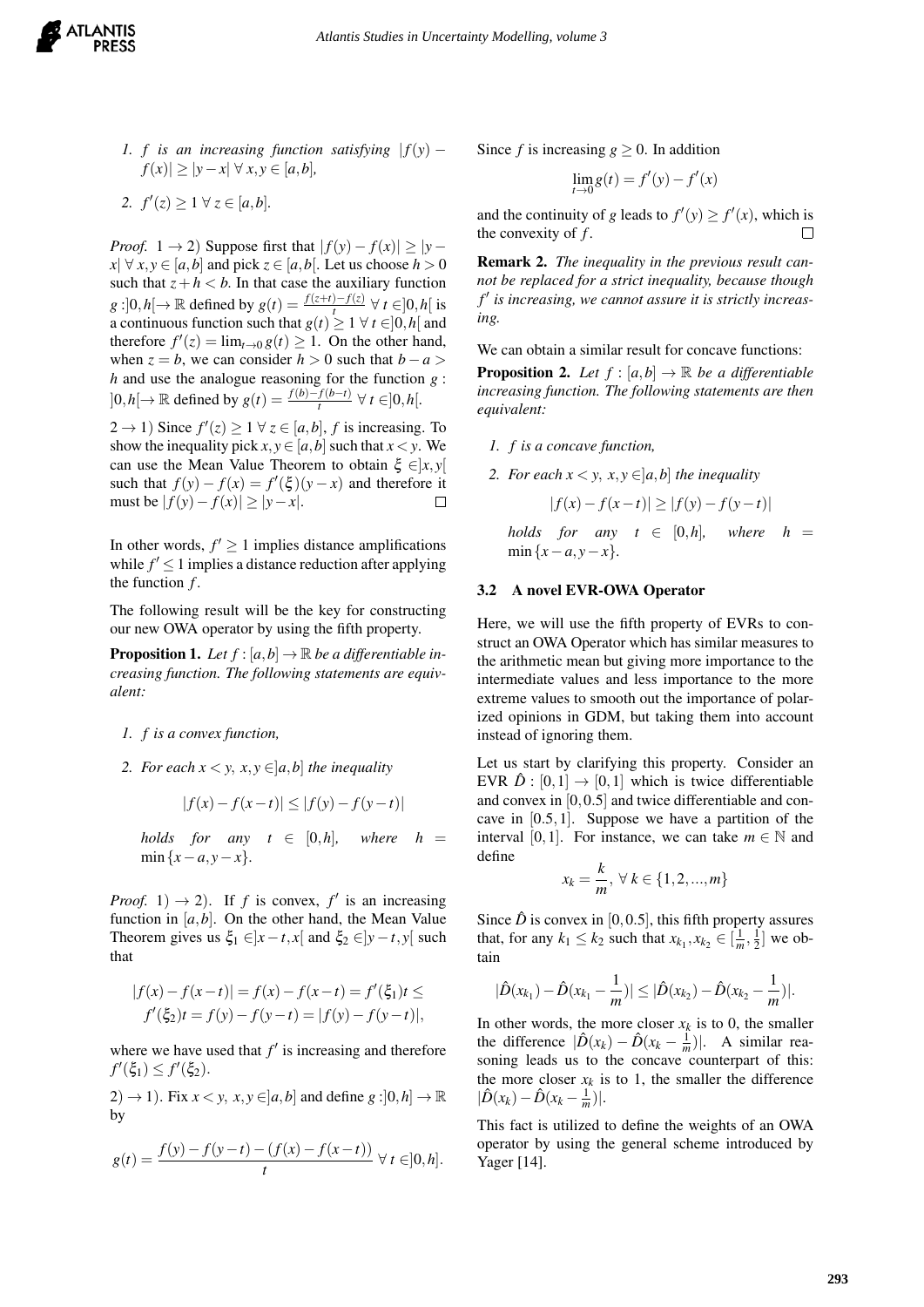**Definition 4** (EVR-OWA Operator). Let  $\hat{D}$  be an Ex*treme Values Reduction and consider m* ∈ N*. We define*

$$
w_k = \hat{D}\left(\frac{k}{m}\right) - \hat{D}\left(\frac{k-1}{m}\right) \,\forall \, k \in \{1, 2, ..., m\} \,.
$$

*The family*  $W = \{w_1, w_2, ..., w_m\}$  *will receive the name of order m weights associated with the EVR*  $\hat{D}$ *, and the OWA- operator given by*  $\Phi_W : [0,1]^m \to [0,1]$  *defined by*

$$
\Phi_W(x_1, x_2, ..., x_m) = \sum_{k=1}^m w_k x_{\sigma(k)},
$$
  

$$
\forall (x_1, x_2, ..., x_m) \in [0, 1]^m,
$$

*where*  $\sigma$  *is a permutation of the m-tuple*  $(1, 2, ..., m)$ *which satisfies*  $x_{\sigma(1)} \ge x_{\sigma(2)} \ge \ldots \ge x_{\sigma(m)}$ *, will be called the EVR-OWA operator associated with*  $\hat{D}$  to ag*gregate m elements.*

**Remark 3.** *Since*  $\hat{D}$  *is an automorphism of* [0,1]*, we can consider it as a fuzzy quantifier and so we can repeat the scheme introduced by Yager.*

We highlight the philosophy behind this operator. As any OWA operator,  $\Phi_W$  starts by ordering the values  $x_1, x_2, \ldots, x_m$  from the largest one, to the smallest one. When we use these weights, those values of *x* which are closer to extremes, i.e. the largest ones, and the smallest ones, are matched with the smallest weights while the intermediate values of *x* will be matched with the highest  $w_k$ 's. Hence, this operator aggregates elements by assigning more relevance to the intermediate values of the elements which aggregates, and giving less importance to the more extreme elements, but taking them into account since  $\hat{D}$  is strictly increasing and therefore those weights can not be null.

Let us analyze some properties of these weights. First note that since  $\hat{D}$  is strictly increasing, all of these weights are greater than zero. In addition,

$$
\sum_{k=1}^{m} w_k = \sum_{k=1}^{m} \hat{D}(\frac{k}{m}) - \hat{D}(\frac{k-1}{m}) =
$$
  
=  $\hat{D}(1) - \hat{D}(0) = 1,$ 

and they are properly defined.

By using the third condition of the EVR definition, i.e.  $\hat{D}(x) = 1 - \hat{D}(1-x) \,\forall x \in [0,1],$  we get:

$$
\hat{D}(\frac{k}{m}) = 1 - \hat{D}(1 - \frac{k}{m}) = 1 - \hat{D}(\frac{m-k}{m}),
$$
  

$$
\hat{D}(\frac{k-1}{m}) = 1 - \hat{D}(1 - \frac{k-1}{m}) = 1 - \hat{D}(\frac{m-k+1}{m}),
$$

therefore

$$
w_k = \hat{D}(\frac{k}{m}) - \hat{D}(\frac{k-1}{m}) =
$$
  
=  $\hat{D}(\frac{m-k+1}{m}) - \hat{D}(\frac{m-k}{m}) = w_{m-k+1}.$ 

This symmetry and the fifth property of EVRs, used as we have explained before, give us an idea of the distribution of these weights. On the one hand, the smallest values of  $w_k$  are always located at  $k = 1$  and  $k = m$ , i.e.

$$
w_{min} = w_1 = D(\frac{1}{m}) = 1 - D(1 - \frac{1}{m}) = w_m.
$$

We know that these weights are matched by pairs. So there is a minimum value at  $w_1$  and the values of the weights will strictly increase until a certain maximum value *wmax* and then, because of the symmetry  $w_k = w_{m-k+1}$ , the values of the weights will start to decrease towards the value  $w_m = w_1$ . The maximum value for  $w_k$  depends on the parity of  $m$ . When  $m$ is even, the maximum value will be at  $k = \frac{m}{2}$  due to  $w_{\frac{m}{2}} = w_{m-\frac{m}{2}+1} = w_{\frac{m+2}{2}}$ . When *m* is odd, the maximum value is at  $k = \frac{m+1}{2}$ :

$$
w_{max} = \begin{cases} w_{\frac{m}{2}} & \text{if } m \text{ is even} \\ w_{\frac{m+1}{2}} & \text{if } m \text{ is odd} \end{cases}
$$

Let us remark here that *wmax* is a kind of median value for the weights.

Note that the arithmetic mean of these weights is

$$
w_0 = \frac{1}{m} \sum_{k=1}^{m} w_k = \frac{1}{m}
$$

To compute the orness measure we have to distinguish two cases. If *m* is even:

$$
orness(\Phi_D) = \sum_{k=1}^{m} w_k \frac{m-k}{m-1} =
$$
  

$$
\sum_{k=1}^{m/2} w_k \frac{m-k}{m-1} + \sum_{k=m/2+1}^{m} w_k \frac{m-k}{m-1} =
$$
  

$$
\sum_{k=1}^{m/2} w_k \frac{m-k}{m-1} + \sum_{k=m/2+1}^{m} w_{m-k+1} \frac{m-k}{m-1} =
$$
  

$$
\sum_{k=1}^{m/2} w_k \frac{m-k}{m-1} + \sum_{k=m/2}^{1} w_k \frac{k-1}{m-1} =
$$
  

$$
\sum_{k=1}^{m/2} w_k \frac{m-k}{m-1} + \sum_{k=1}^{m/2} w_k \frac{k-1}{m-1} =
$$
  

$$
\sum_{k=1}^{m/2} w_k \frac{m-k}{m-1} w_k \frac{k-1}{m-1} =
$$
  

$$
\sum_{k=1}^{m/2} w_k = D(1/2) = \frac{1}{2}.
$$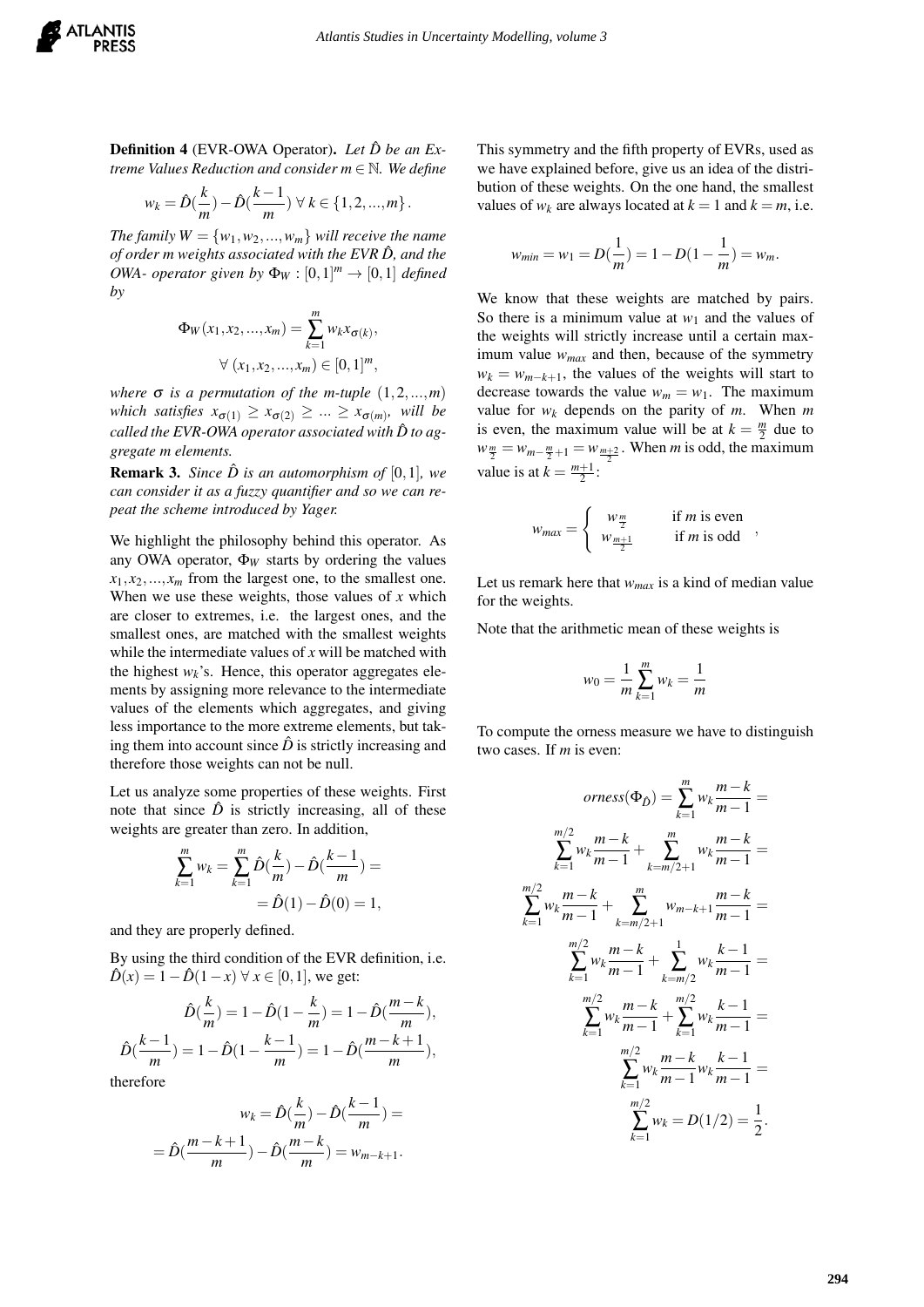If *m* is odd

$$
orness(\Phi_{\hat{D}}) = \sum_{k=1}^{m} w_k \frac{m - n}{m - 1} =
$$

$$
\sum_{k=1}^{(m-1)/2} w_k + w_{(m+1)/2} \frac{2m - (m-1)}{2(m-1)} =
$$

$$
= D(\frac{m-1}{2m}) + \frac{1}{2} (D(\frac{m+1}{2m}) - D(\frac{(m-1)/2 - 1}{m})) =
$$

$$
\frac{1}{2} (D(\frac{m+1}{2m}) + D(\frac{m-1}{2m})) = \frac{1}{2}
$$

*m*

*m*−*k*

So *orness*( $\Phi_{\hat{D}}$ ) = 0.5 for any EVR  $\hat{D}$  and any  $m \in \mathbb{N}$ .

#### 3.3 Examples of EVR-OWA operators

In this subsection two families of EVRs are introduced, namely the *sin* based EVR *s*<sup>α</sup> and the *polynomial* based  $m_{\alpha}$ . For the EVR-OWA operator associated to these families, the entropy measure, the standard deviation (SD) and both the minimum and maximum values for the weights are computed.

### The EVR-OWA associated to  $s_{\alpha}$

Let  $\alpha \in ]0, \frac{1}{2\pi}[$  and consider the  $\mathscr{C}^{\infty}$  EVR  $s_{\alpha} : [0,1] \rightarrow$  $[0,1]$  given by

$$
\hat{s}_{\alpha}(x) = x + \alpha \cdot \sin(2\pi x - \pi) \ \forall \ x \in [0,1].
$$

For  $m = 100$ , table 1 shows the calculations of the most standard measures for the weights obtained for different values of  $\alpha$  (keep in mind that for  $\alpha = 0$  we get the weights associated to the arithmetic mean operator). In figure 1 we show the comparison between values of the weights obtained for several values of  $\alpha$ .

Table 1: Measures for  $\hat{s}_{\alpha}$ ,  $m = 100$ 

| <b>EVA</b>                | <i><b>Orness</b></i> | Entropy | Mean | SD     | Min    | Max    |
|---------------------------|----------------------|---------|------|--------|--------|--------|
| $\hat{s}_0$               | 0.5                  | 4.6051  | 0.01 |        | 0.01   | 0.01   |
| $\hat{s}_{0.05}$          | 0.5                  | 4.5801  | 0.01 | 0.0022 | 0.0068 | 0.0131 |
| $\hat{s}$ <sub>0.08</sub> | 0.5                  | 4.5398  | 0.01 | 0.0035 | 0.0049 | 0.0150 |
| $\hat{s}_{0.09}$          | 0.5                  | 4.5216  | 0.01 | 0.0039 | 0.0043 | 0.0156 |
| $\hat{s}_{0.15}$          | 0.5                  | 4.3443  | 0.01 | 0.0066 | 0.0005 | 0.0194 |

#### The EVR-OWA associated to  $m_{\alpha}$

Let  $\alpha > 1$  and consider the EVR  $\hat{m}_{\alpha} : [0,1] \rightarrow [0,1]$ given by

$$
\hat{m}_{\alpha}(x) = \begin{cases} \frac{1}{2} - \frac{1}{2}(1 - 2x)^{\frac{1}{\alpha}} & 0 \leq x < \frac{1}{2} \\ \frac{1}{2} + \frac{1}{2}(2x - 1)^{\frac{1}{\alpha}} & \frac{1}{2} \leq x \leq 1 \end{cases}.
$$

**Remark 4.** *Note that*  $\hat{m}_{\alpha}$  *is not an EVR strictly speaking since it is not differentiable in*  $x = \frac{1}{2}$ *. However,*  $\lim_{x \to \frac{1}{2}^-} f'(x) = \lim_{x \to \frac{1}{2}^+} f'(x) = +\infty$  and therefore it *will behave as an EVR.*



Figure 1: Comparison of  $w_k$  for different  $\hat{s}_{\alpha}$ ,  $m = 100$ .

For  $m = 100$  we show the results of the calculations for most standard measures for the weights in table 2 (in this case, the weights associated to the arithmetic mean operator are given by  $\alpha = 1$ ). In Figure 2 we show the comparison between values of the weights obtained for the different values of  $\alpha$ .

Table 2: Measures for  $\hat{m}_{\alpha}$ ,  $m = 100$ 

| <b>EVA</b>       | <b>Orness</b> | <b>Entropy</b> | Mean | SD     | Min    | <b>Max</b> |
|------------------|---------------|----------------|------|--------|--------|------------|
| $\hat{m}_1$      | 0.5           | 4.605          | 0.01 |        | 0.01   | 0.01       |
| $\hat{m}_{1,35}$ | 0.5           | 4.5581         | 0.01 | 0.0034 | 0.0074 | 0.0275     |
| m,               | 0.5           | 4.3421         | 0.01 | 0.0098 | 0.0050 | 0.0707     |
| $\hat{m}$ 39     | 0.5           | 3.8057         | 0.01 | 0.0219 | 0.0029 | 0.1576     |
| $\hat{m}_5$      | 0.5           | 3.3090         | 0.01 | 0.0317 | 0.0020 | 0.2286     |
| $\hat{m}_{10}$   | 0.5           | 2.4379         | 0.01 | 0.0470 | 0.0010 | 0.3381     |



Figure 2: Comparison of  $w_k$  for different  $\hat{m}_{\alpha}$ ,  $m = 100$ .

## 4 An illustrative example

Suppose a group consisting on 5 experts who elicit their preferences on how much they prefer a certain alternative  $x_1$  to the alternative  $x_2$ . These preferences will be denoted as  $p_k := p_{1,2}^k \in [0,1], k = 1,2,...,5$  are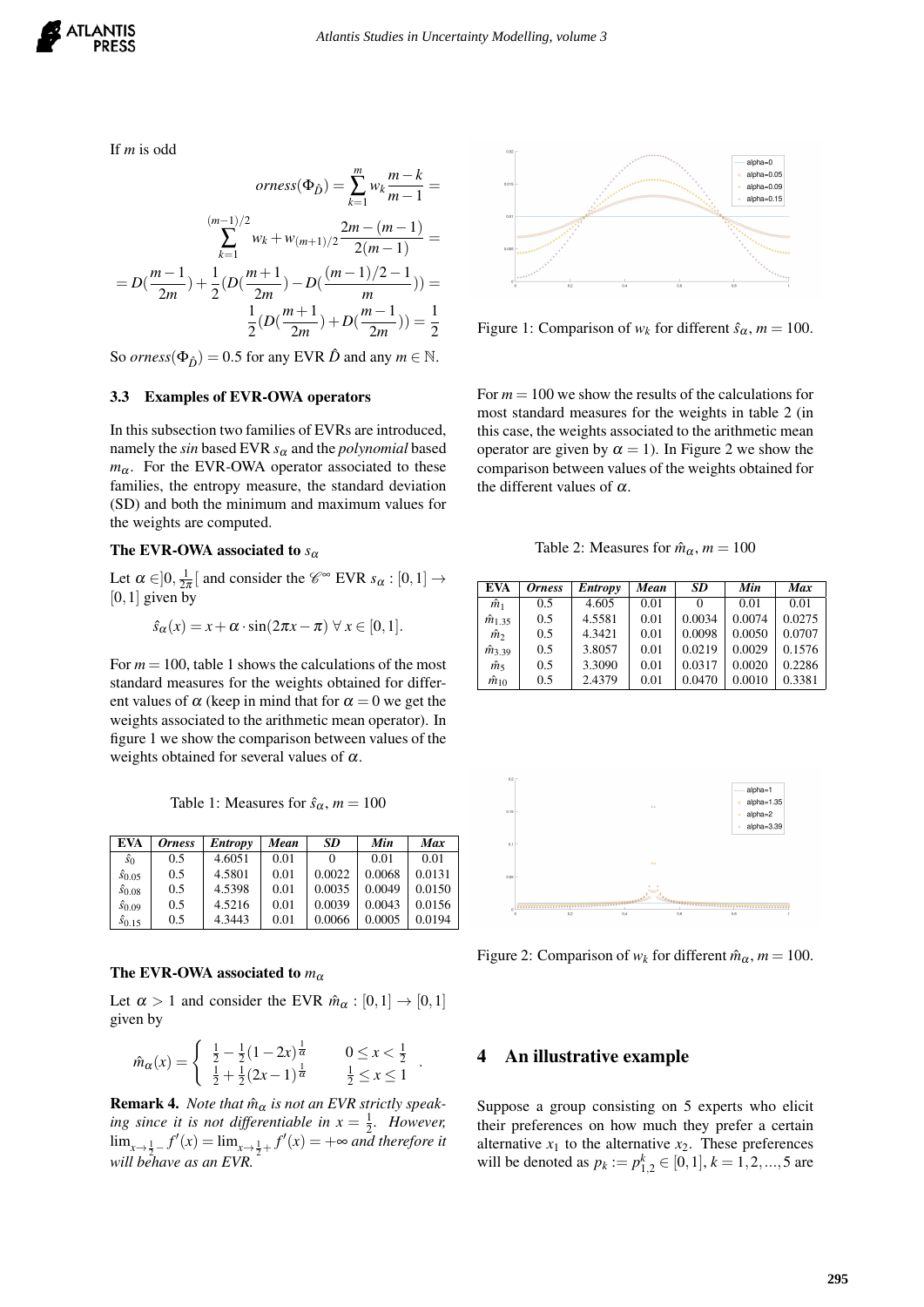

.

given by:

 $p_1 = 0.6$  $p_2 = 0.9$  $p_3 = 0.8$  $p_4 = 0.1$  $p_5 = 0.3$ 

For  $m = 5$  and the EVR  $\hat{s}_{0.15}$  the obtained list of weights is:

$$
w_1 = 0.0573
$$
  
\n
$$
w_2 = 0.2544
$$
  
\n
$$
w_3 = 0.3763
$$
  
\n
$$
w_4 = 0.2544
$$
  
\n
$$
w_5 = 0.0573
$$

and the collective preference by using these weights is given by:

$$
p_{1,2} = \langle (p_1, p_2, p_3, p_4, p_5) \rangle_{\mathcal{S}}, (w_1, w_2, w_3, w_4, w_5) \rangle =
$$
  

$$
\langle (p_2, p_3, p_1, p_5, p_4) \rangle_{\mathcal{S}}, (w_1, w_2, w_3, w_4, w_5) \rangle =
$$
  

$$
= 0.0573 \cdot 0.9 + 0.2544 \cdot 0.8 + 0.3763 \cdot 0.6
$$
  

$$
+ 0.2544 \cdot 0.3 + 0.0573 \cdot 0.1 = 0.5629
$$

Table 3 compiles the standard measures for both the arithmetic mean  $(\hat{s}_0)$  and the EVR-OWA associated to  $\hat{s}_0$ .15.

Note that the arithmetic mean operator assigns a weight of 0.2 to every expert when  $m = 5$  while the weights corresponding to the EVR-OWA take values in the interval [0.0573,0.3763]. The highest weight is associated to the median value of the preferences whereas the most extreme values receives the minimum weight.

These changes in the values of the weights are translated into a smaller value for the entropy and a slight increment for the value of the standard deviation.

Figure 3 provides a graphical comparison between the weights obtained for arithmetic mean operator, i.e.  $\hat{s}_0 = 0$ , and the weights corresponding to the EVR-OWA associated with  $\hat{s}_{0.15}$ .

# 5 Conclusions

The use of linguistic quantifiers to define OWA operators throughout Yager's method presents some limitations depending on the values of the parameters  $\alpha$  and

Table 3: Measures for  $\hat{s}_0$  and  $\hat{s}_{0.15}$ ,  $m = 5$ 

| <b>EVA</b>       | <b>Orness</b> | $\mathbf{Entropy}$ | Mean | SD     | Min    | <b>Max</b> |
|------------------|---------------|--------------------|------|--------|--------|------------|
| $\hat{s}_0$      | 0.5           | 1.60               |      |        | 0.2    | 0.2        |
| $\hat{s}_{0.15}$ | 0.5           | 1.3921             | 0.2  | 0.1246 | 0.0573 | 0.3763     |



Figure 3: Comparison of 5 experts'  $w_k$ 's for  $\hat{s}_{\alpha}$  with  $\alpha = 0$  and  $\alpha = 0.15$ .

 $β$ . One of these limitations is the fact that, with just two possible exceptions, the value  $w_k$  is either null or the constant  $\frac{1}{m(\beta-\alpha)}$ . Therefore, the progressive behavior of the weighting vector calculated as we propose in this contribution is more related to the fuzzy environment we are dealing with: whereas the classical quantifier *Q* completely ignores the most extreme elements, the EVR quantifier we propose will provide a progressive reduction of the importance we are giving to the more extreme values, which is closer to the *fuzzy philosophy*.

By using the OWA operator associated to an EVR we can overcome these limitations obtaining an OWA operator which takes into account the more extreme values, but gives more importance to the intermediate ones. By adjusting the parameters of the EVR, we can control the balance between the relevance given to the extreme values and the intermediate ones.

To summarize, we obtain weighting vectors for OWA operators which assign small relevance to the most extreme elements and give more importance to the intermediate elements. The first values of the weights together with the last ones will be the more extreme, and therefore will receive the lower values of the weights. These weights will progressively increase until they reach the maximum value at approximately the median element to be aggregated. Then, the values of the weights will progressively decrease towards the mini-